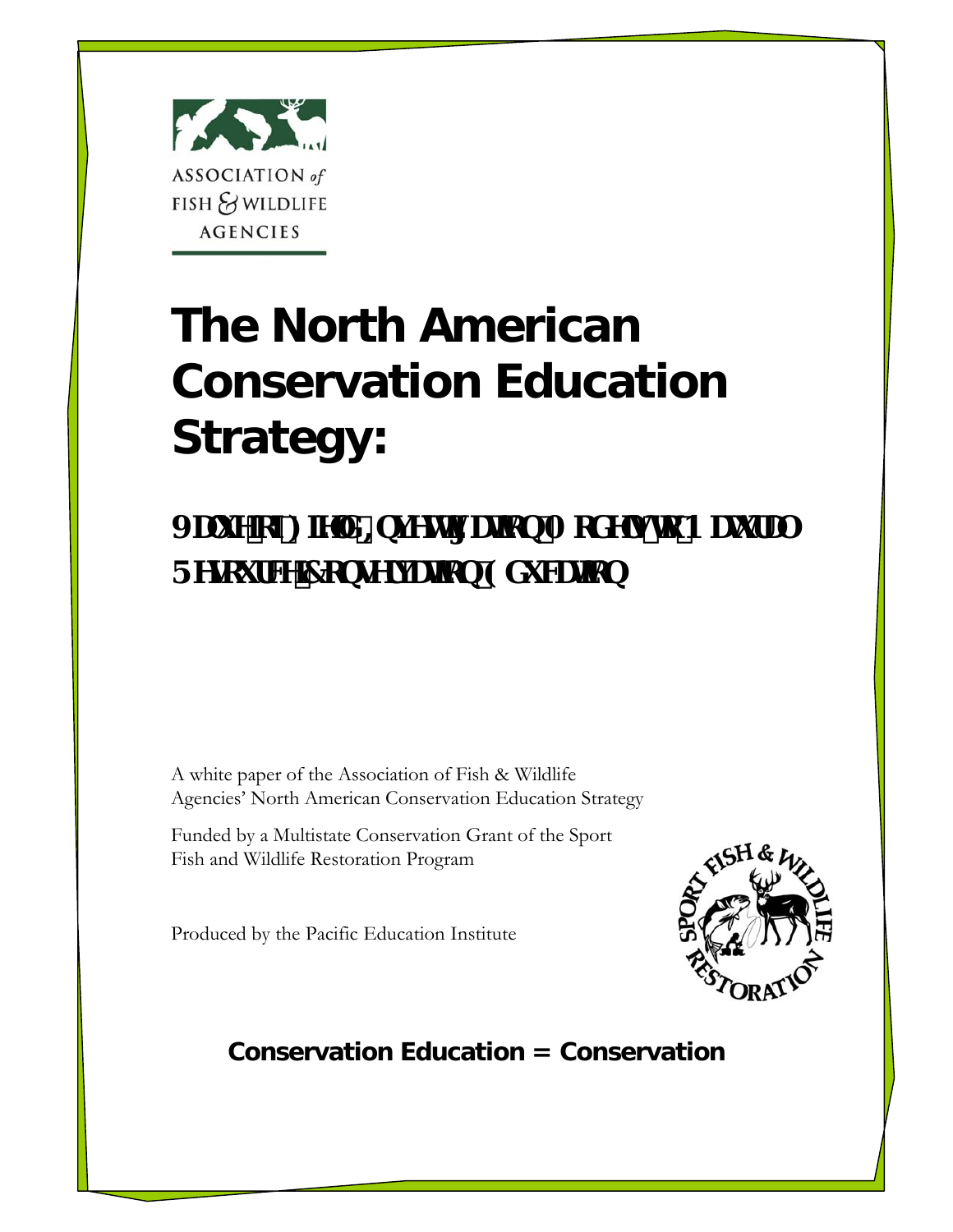## **Value of Field Investigation Models To Natural Resource Conservation Education**

**By** 

**Margaret Tudor** 

### **For the Association of Fish and Wildlife Agencies**

**Conservation Education Working Group** 

*Developed By*  **Pacific Education Institute**

*Developed for*  **Association of Fish and Wildlife Agencies' North American Conservation Education Strategy** 





**AGENCIES** 



Funded by a Multistate Grant of the Sport Fish and Wildlife Restoration Program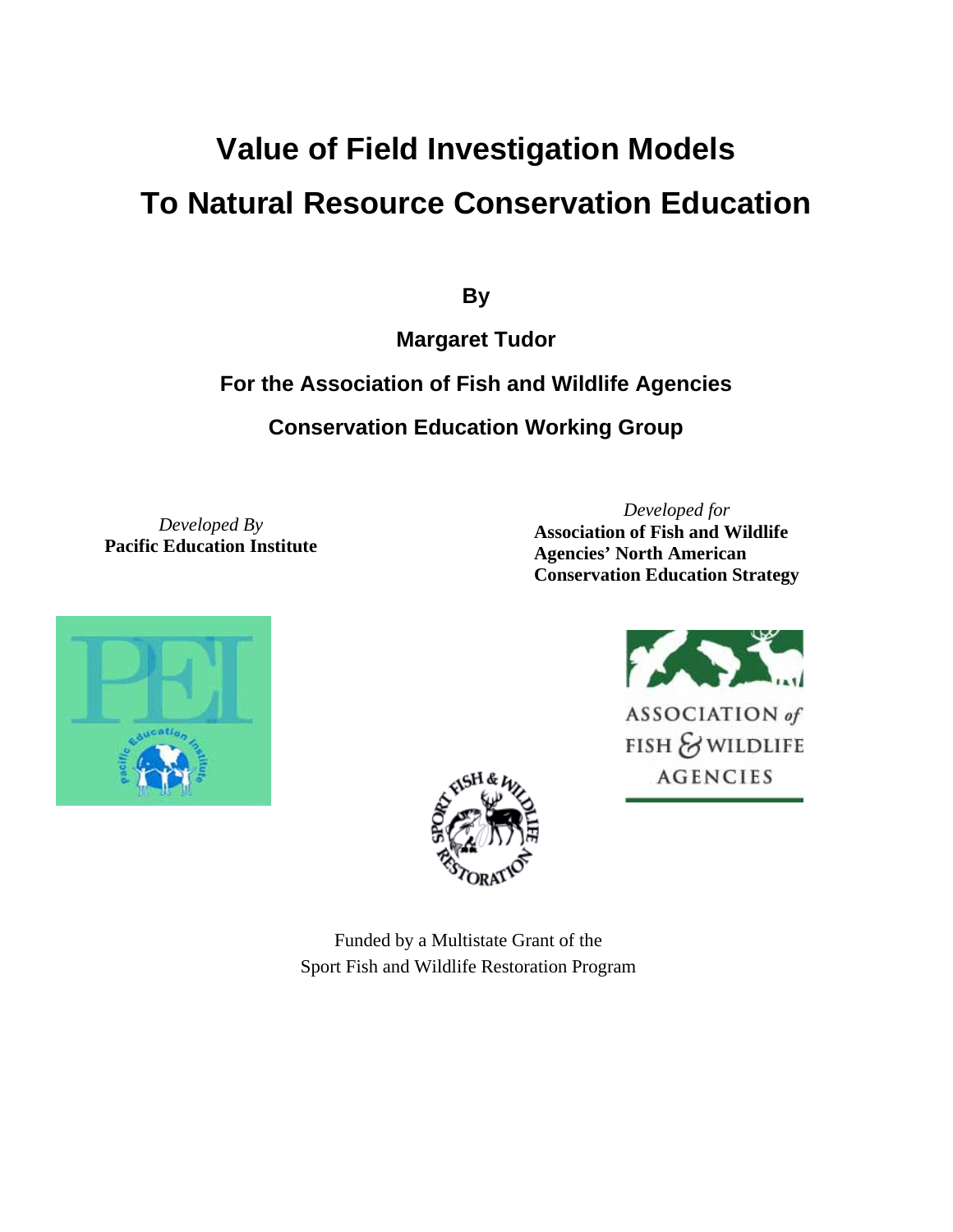#### **Introduction**

The Association of Fish and Wildlife Agencies represents state natural resource agencies whose directors want to ensure that science education in schools includes the science of natural resource management. Much of the research supporting and informing resource management depends on rigorous scientific studies conducted in the field. Yet, there is no national consensus on the framework for science investigation in the field and how it relates to experimental design, the dominant inquiry taught to students. This issue has significantly impacted science education and science literacy. Because experimental design requires that variables in the experiment be controlled, it is best suited to studies conducted in a laboratory. It therefore represents only a portion of the research undertaken by scientists in the real world. Recognizing the importance of comprehensive science education, the Conservation Education Working Group's K-12 Initiative set out to assess the current status of field science education in schools, giving particular attention to the types of field investigations typically undertaken by field biologists.

This paper presents a summary of four studies conducted by the Pacific Education Institute on behalf of the Association of Fish and Wildlife Agencies. The studies were designed to assess the state of field science in formal K-12 science education by:

- 1. Examining state science education standards to determine whether and to what extent they address field study methodologies.
- 2. Consulting fish and wildlife biologists to determine whether the field investigation models articulated by Windschitl, Ryken, Tudor, Koehler and Dvornich (2007) accurately describe the research done by scientists in the field.
- 3. Exploring the value of providing field studies opportunities and guidance to K-12 students.
- 4. Understanding the needs of science education professors who are preparing future teachers to provide field studies.

What follows is a description of how these studies were conducted, the results, and their implications for K-12 science education.

#### **Survey of Stakeholders**

To assess the current status of science education and field investigation methodologies, the Pacific Education Institute gathered feedback and information through research, interviews, and surveys. This review of K-12 science education involved a total of 233 stakeholders from 47 states composed of 72 conservation educators from 38 states, 36 science education professors from 22 states, and 125 fish and wildlife biologists from 31 states.

*State Education Standards:* To determine whether state science standards address field investigation (descriptive, comparative, and correlative studies), the standards of all fifty-one states (including Washington D.C.) were downloaded from the various state department of education websites. The standards were then compared to the field investigation models described by Windschitl et al. 2007 (Rorie and Cox, 2007).

*Field Science Inquiry in Practice:* Through personal interviews and a survey of web sites, 196 agencies and organizations were consulted for examples of field based science investigation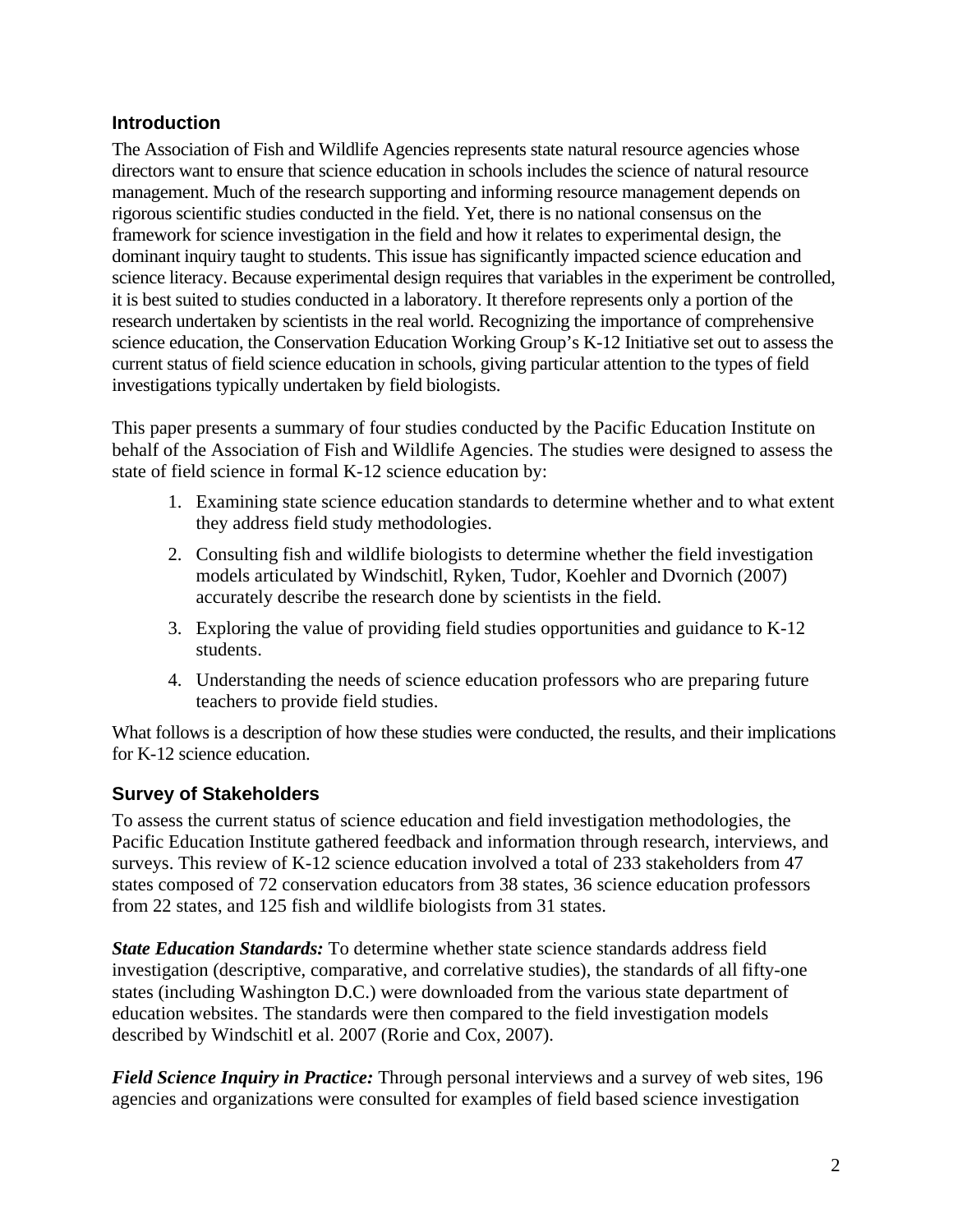(Wolfe and Cox, 2007). Results from a study of citizen science activities at state fish and wildlife agencies were included (Kertson, Grue, Pierce and Conquest, 2006).

*Fish and Wildlife Biologists:* Fish and wildlife scientists nationwide were invited to participate in an on-line survey. To ensure a broad response, requests for participation were sent out through the directors of state fish and wildlife agencies, the Wildlife Society e-mail list, and Project WILD coordinators. The objective of the survey was to understand the methodologies used in the field by fish and wildlife biologists and to assess the potential role of these biologists in K-12 field studies. One hundred and twenty-five natural resource scientists, from thirty one states, involved in a range of activities, responded.

*State Conservation Education Professionals:* Seventy two conservation educators from thirty eight states responded to the AFWA request to participate in an on-line survey. Using the national program e-mail list, the survey was sent to Project WILD, Project Learning Tree, and Project WET coordinators in every state.

*Science Education Professors:* Education professors who train future teachers to teach science were invited to participate in an on-line survey. To obtain a wide range of responses, the invitation to participate was extended to:

- Educators referred by state coordinators of Project WILD, Project WET, and Project Learning Tree programs.
- Deans of schools of education at state universities, who were asked to refer the invitation to their science education professors.
- Science education professors who attended the 2007 North American Association of Environmental Education (NAAEE) conference.

Thirty six science education professors responded to the invitation. In addition, 12 professors were interviewed at 12 teacher education institutions. The objective of the survey and interviews was to identify the role of field studies in teacher preparation (Wolfe and Cox, 2007).

#### **Study Results and Implications**

#### **State Education Standards:**

The review of state science education standards across the nation revealed that:

- No state standards currently describe field investigation specifically in terms of descriptive, comparative, and correlative scientific methodologies. (These three methodologies are outlined in the article by Windschitl et al. (2007) in the Appendix).
- Ninety five percent of states refer to natural resources in their science education standards. This is an opportunity to expand state science standards to include field investigation methodologies that are central to the study of natural resources.
- Of the 46 states that test science, 74 percent include science inquiry questions. Fifty percent of these states include natural resource related questions in short answer formats, which are ideal for inserting field investigation questions.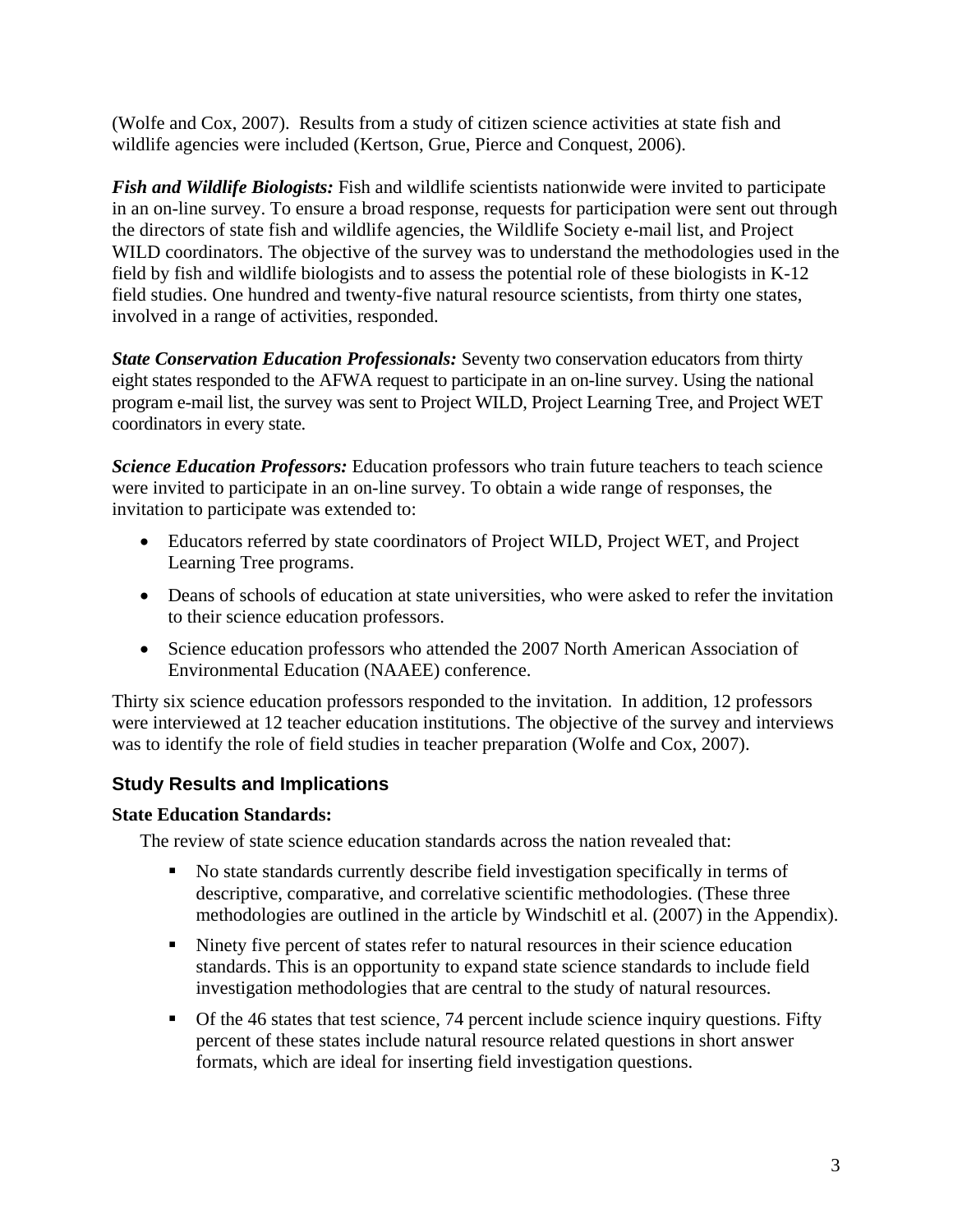*Implications:* While national education standards call for multiple science investigation methodologies, no state's standards provide a complete description of the primary methodologies employed by scientists. The field methodologies (descriptive, comparative, and correlative) in particular are neglected, as most states continue to focus on experimental design. A few state standards refer to "other" science inquiry methods, but provide no guidance. These findings support the need to expand the definition of science inquiry to ensure that the techniques used to study macro-environments (as opposed to the cellular and atomic levels) are taught in schools. Fortunately, most state science standards can readily be adjusted to include field methodologies.

#### **Field Science Inquiry in Practice**

As a result of a comprehensive analysis nationwide, we found that agencies and organizations offering K-12 natural resource field study programs:

- Do not provide a consistent framework for field science investigation methodologies.
- **Primarily offer descriptive field inquiry experiences, with fewer programs offering** comparative inquiry and correlative inquiry experiences.

*Implications:* Agencies and organizations are actively involved with students in field based studies, and around 50 percent engage students in descriptive, comparative, and correlative types of investigations. These agencies and organizations can benefit from framing their studies in terms of the field investigation models outlined by Windschitl et al. (2007) and accompanying guidelines for teachers and students.

#### **Fish and Wildlife Biologists**

About ninety percent of the natural resource (fish and wildlife) biologists who responded rated the field investigation models in Windschitl et al. (2007) as adequate or better in describing the types of field studies they undertake. Over ninety percent of the respondents emphasized the need to provide field experiences to K-12 students, and 83.5 percent saw the need for field study guidelines. Finally, about eighty percent indicated that the field investigation models would help people understand their research, improve the quality of data contributed by citizen science projects, and help fish and wildlife agency educators work effectively with schools.

*Implications:* The survey of fish and wildlife biologists revealed that they support agency education efforts to involve K-12 schools in field studies. The scientists expressed a strong interest in becoming involved with K-12 field science studies, particularly those that contribute useful information to their research. The challenge for conservation education professionals is to maximize the value K-12 field science projects have for the research needs of agency scientists.

#### **State Conservation Education Professionals**

Most conservation educators indicated awareness of their state science standards and testing, but were unsure about testing inquiry. The educators also knew of field studies being conducted in schools, and approximately half were involved in such studies. They emphasized that the decision to undertake field studies depends greatly on:

The efforts of individual teacher-leaders within the schools.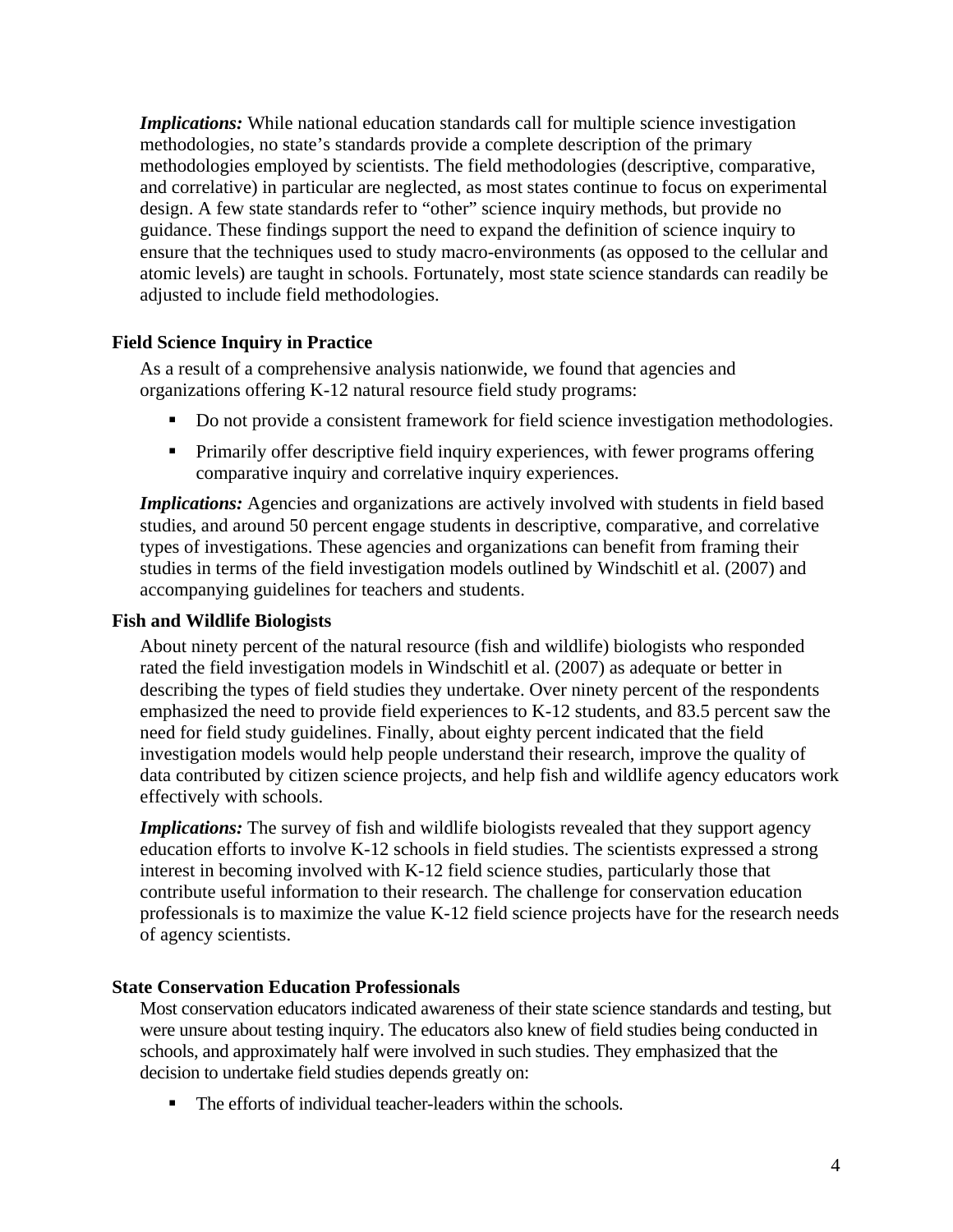The existence of partnerships between schools and outside groups that support field studies.

In those state agencies that conduct field studies, most educators agreed that the field investigation models outlined in Windschitl et al. (2007) effectively describe the types of field studies their scientists undertake. The educators also agreed that these models would help students understand their agency's research and improve the quality of citizen science. Likewise, they saw the need to provide both field study experiences and guidelines to students.

*Implications:* These findings suggest a significant role for conservation educators in K-12 education. Many conservation educators are also involved in pre-service programs in a number of states, primarily to deliver Project WILD, Project Learning Tree, and Project WET materials and services through workshops.

Conservation educators were discouraged by education reform, particularly the federal mandate to impose state science standards on schools. They observed that pressure to meet current standards has led many schools to reduce opportunities for hands-on activities and field research. They also reported that a few states encourage scientific investigation outdoors (e.g. AK, AR, IA, MO, NH).

#### **Science Education Professors**

The survey of teacher education institutions conducted by Wolf and Cox (2007) revealed that methods courses have no framework for scientific field investigations similar to the framework provided in Windschitl et al. (2007). Methods courses relied on instructional models (such as 5E, SCIS, learning cycles, discovery, experimental inquiry, guided instruction, classroom environmental research, field research extensions, and field based inquiry) for developing science inquiry competence. These courses did not provide methodologies for field science investigation, but instead relied upon the general science programs at their higher education institutions to expose future teachers to life science methodologies.

Science education professors responding to the AFWA on-line survey can be divided into two groups:

- The twenty eight professors not associated with the North American Association of Environmental Education (NAAEE) Conference in 2007 were not aware of guidelines available for experimental, correlative, comparative and descriptive investigation methodologies. About half of the professors were unsure how well the field investigation guidelines in Windschitl et al. (2007) fit the field science investigations of professional scientists. Eighty percent saw the need to provide field science experiences to students, but only half agreed that the field investigation guidelines would improve the quality of citizen science. Two thirds of the respondents indicated that the field investigation models will be used in their courses in the future.
- The eight science education professors who attended the 2007 NAAEE conference were generally (87 percent) not aware of field science investigation models or guidelines, but 85 percent felt the field investigation models described in Windschitl et al. (2007) fit the types of field studies conducted outdoors.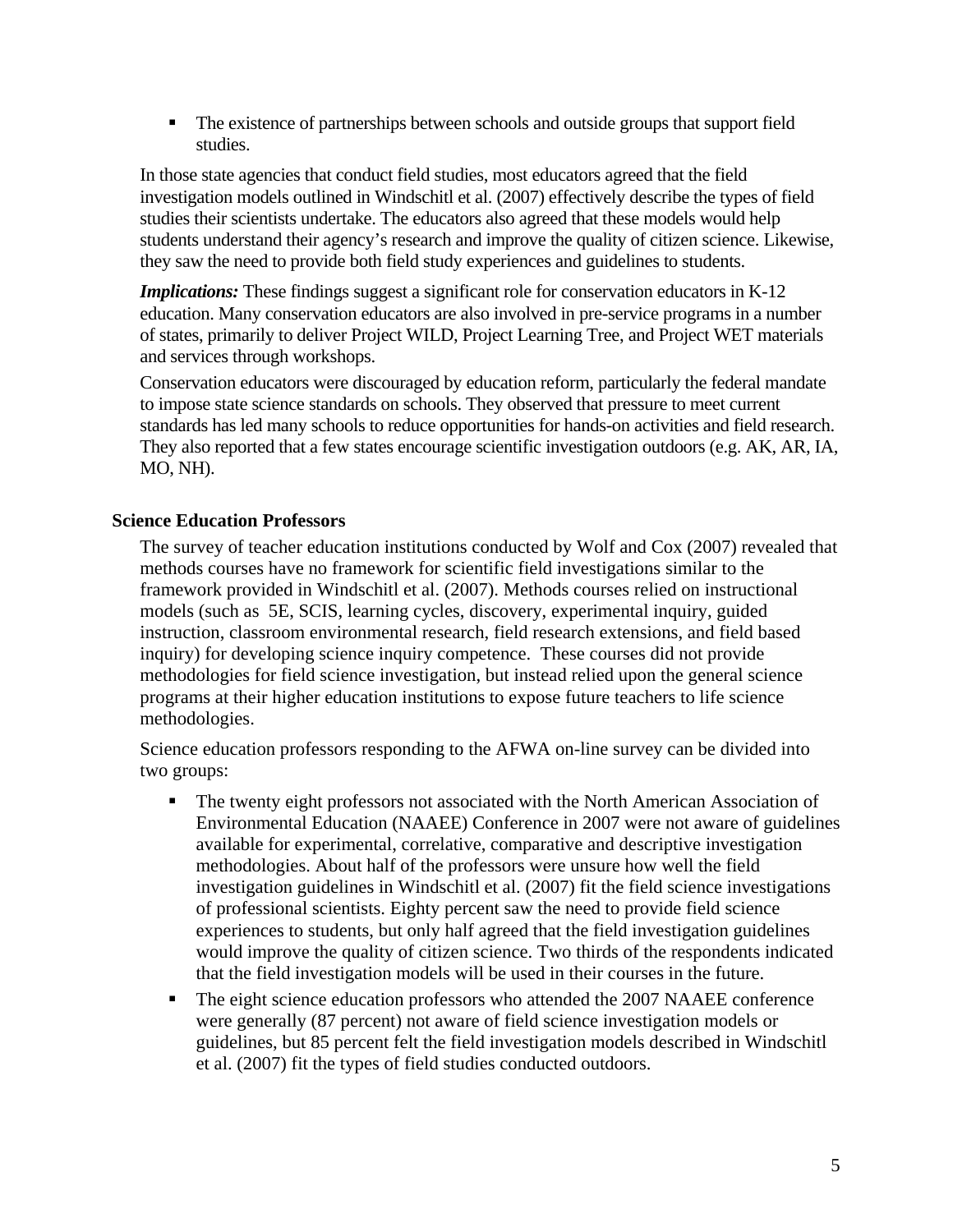All 36 respondents saw the need to prepare teacher candidates to provide field study experiences to students and saw a need for field study guidelines for K-12 students. All but one professor agreed that these field investigation models will help students understand natural resource research, help students contribute high quality data to citizen science projects, and be useful for teacher preparation.

*Implications:* Teacher education institutions use instructional methodologies as a means to develop multiple inquiry approaches. Instructional methodologies are not science inquiry methodologies—teacher education institutions could benefit from the model of field investigation methodologies developed by Windschitl et al. (2007) and guidelines for teaching field investigation.

Currently, natural resource education in teacher preparation curriculum is limited, largely because it is not required for state standards testing. As long as state standards and testing exclude it, it has a minimal chance of being included in teacher preparation curriculum.

Reflecting on the lack of national consensus on the framework for science inquiry in the field, the professors acknowledged that the "scientific method" is often equated with a single methodology, experimental design. The professors saw the value of the field investigation models and guidelines for teachers and teacher preparation professors as these provide science methodologies better suited to research in the field.

Science education professors associated with NAAEE were clearly working with non-formal fish and wildlife educators to provide opportunities for students to conduct field studies that benefit fish and wildlife agency science.

#### **Summary**

The AFWA studies showed that the primary stakeholders for field investigation models and guidelines:

- 1. Recognized that field investigation models are not present in state standards, are not tested, and therefore are not taught in schools.
- 2. Saw value in involving K-12 students in field studies and agreed that students need field investigation models and guidelines.
- 3. Agreed that the Windschitl et al. (2007) field investigation models describe the kind of work professional scientists undertake in the field.

#### **Discussion**

#### **The Need for Consistent Terminology**

As a result of the nationwide peer review of the article "Understanding Field Inquiry," we have come to the conclusion that although the information contained in the article is useful to educators and scientists, the use of the term "inquiry" when referring to descriptive, comparative and correlative studies may be confusing to some. This is because the term "inquiry" can be used to describe both teaching and doing science. The National Science Education Standards (1996) note this dichotomy: \*Scientific inquiry refers to the diverse ways in which scientists study the natural world and propose explanations based on the evidence derived from their work. Inquiry also refers to the activities of students in which they develop knowledge and understanding of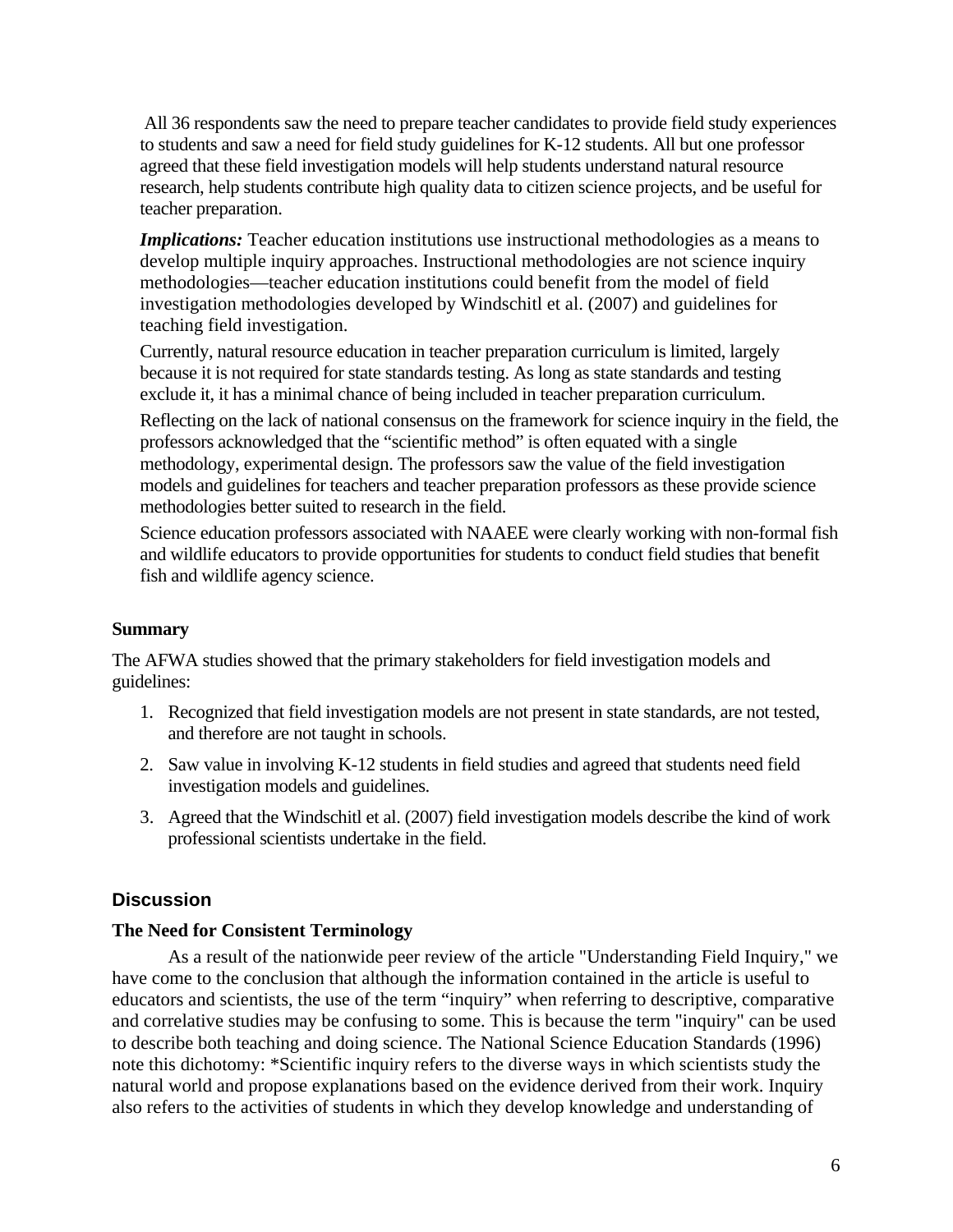scientific ideas, as well as an understanding of how scientists study the natural world" (Colburn, 2000).

To avoid confusion, we recommend using the phrase "Field Investigation Models" to refer to the descriptive, comparative, and correlative methodologies described in Windschitl et al. (2007) and branding them as such for use in state education standards. The "Structured, Guided, Open and Learning Cycle" types of instructional methodologies to teach inquiry can then be used not only to understand chemistry or physics, but also natural resource science, which involves Field Investigation Models to guide research in the field.

Until the articulation of field investigation methodologies in the Windschitl et al. (2007) paper, government and non government providers delivered K-12 field studies without a common framework to help students understand the nature of science inquiry—in spite of the fact that national standards emphasize student understanding of the nature of science inquiry. The AFWA studies have demonstrated that both scientists and educators need some clarification of the nature of science inquiry. As a result of the field investigation models, practicing biologists report that they understand their own inquiry more clearly, and realize that random sampling is an element of experimental design and should not to be equated with experimental design. Practicing biologists have also learned to value the role of descriptive inquiry as the starting point of science inquiry.

#### **Difficulties Created by Current Education Standards**

The intent of the federal No Child Left Behind (NCLB) Act was to improve every student's chance of succeeding in the twenty first century by ensuring that all students graduate with the requisite knowledge and skills. The implementation of the Act has resulted in explicit standards for each discipline in each state, with most states testing student performance. Teachers know their obligation is to prepare students for state tests; indeed, critics of NCLB accuse teachers of teaching to the tests.

Now in the eighth year of implementation of NCLB, state science standards reflect the National Research Council's (NRC, 1996 and 2000) National Science Education Standards' (NSES) emphasis on experimental design and include only a vague reference to multiple inquiry methodologies. No guidance is provided for multiple methodologies. Consequently, state curriculum directors and teachers equate scientific methodology with experimental design. This neglects a wide range of contemporary science inquiry in the macro-environment. Moreover, teachers find they cannot provide science inquiry in the outdoors because they cannot easily or ethically control a variable (as expected in experimental design).

Among many administrators and teachers preoccupied with meeting state standards, conservation education is considered an add-on. As a result, rigorous field inquiry is in danger of being lost to K-12 schools. Unless administrators see that conservation education helps students achieve on state tests, they will not support teachers to provide conservation education experiences to students. In spite of efforts by community groups to involve students in community field experiences that contribute to local science questions, students nation wide continue to have unequal access to field inquiry education (Wolf and Cox, 2007). Until state standards address this important area of science learning, many students will receive potentially poor and misleading field experiences that do not meet the national standards for rigorous scientific inquiry.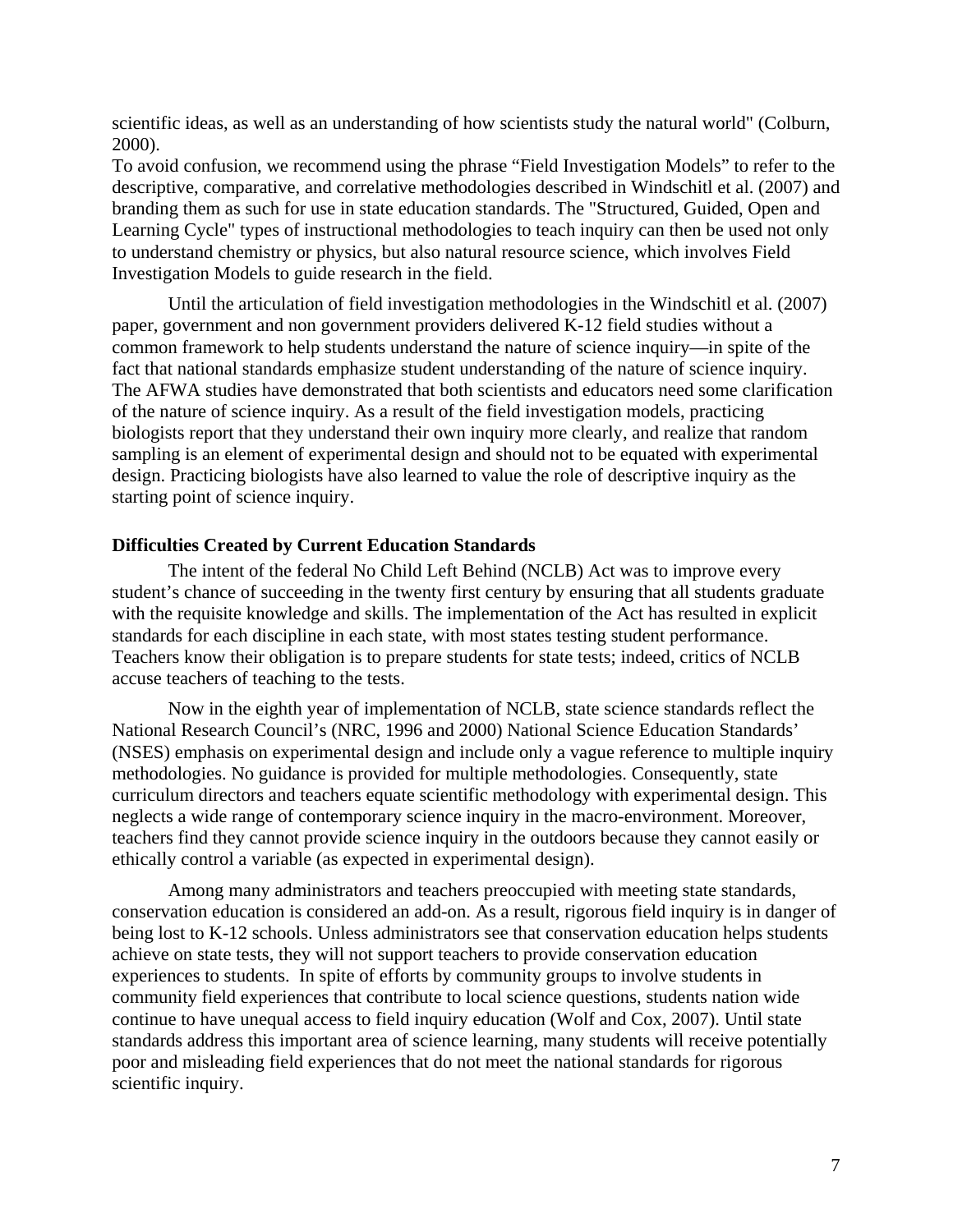#### **The Failure to Recognize Field Investigations as Legitimate Science**

Classroom science often overemphasizes experimental investigations in which students actively manipulate variables and control conditions. While this type of investigation is well suited to studies conducted within a laboratory, it is generally less useful for studying the macroenvironments of the natural world. It is difficult to manipulate variables and maintain "control" and "experimental" groups out in the natural environment, so field investigation scientists look for descriptive, comparative, or correlative trends in naturally occurring events. Yet, this contemporary approach to scientific investigation is not reflected in state standards, and many educators are unaware of the distinctions between experimental design and the methodologies suited to field research. Because they are unfamiliar with field methodologies, a number of people fail to recognize field studies as rigorous scientific investigations that yield reliable data.

#### **State Fish and Wildlife Agencies and the Importance of Conservation Education**

State fish and wildlife agencies have an obligation to maintain healthy fish and wildlife populations and to provide recreation opportunities. To ensure effective and sustainable stewardship of our natural resources, these agencies depend heavily on scientific investigations—largely conducted in the field—that expand and improve our understanding of the natural systems of our world. It is critical to the mission and mandates of natural resource agencies that conservation education be included in K-12 schools. Without it, students will not develop the knowledge and skills they will need to comprehend natural resource issues and make informed, responsible choices as citizens and as stewards. Moreover, including conservation education in schools allows students to make meaningful contributions to the research of state fish and wildlife agencies, and encourages young people to consider careers in the natural sciences—an area of increasing importance to communities across the globe.

 Fish and wildlife agencies also recognize that other groups and organizations have long sought to influence how science education is approached and the areas of study that will receive the most attention. Given these realities, it is important that fish and wildlife agencies likewise present themselves as stakeholders in the education system, because it is this system that will produce the scientists and citizens of the future.

#### **Project WILD, Project WET, and Project Learning Tree**

These national education organizations rely primarily on state agency conservation education professionals to implement programs that also provide curriculum guides and professional development to teachers. The very concept of conservation education professionals was initiated by these organizations. They share their curriculum guides with the state agencies and organizations that fund a state coordinator, and actively support state agency educators. Now, however, state agency educators have competing demands on their time, as many other organizations have emerged since the success of the three national programs. Conservation education professionals are now faced with multiple education and recreation opportunities, many of which include funding. These compete with Project WILD, Project Learning Tree, and Project WET. These opportunities can be divided into two categories: Those that focus on K-12 formal education, on the one hand, and on the other, community based education (zoos, aquariums, outdoor learning centers) providing naturalist experiences and citizen science opportunities to volunteers, families with children, and after school programs.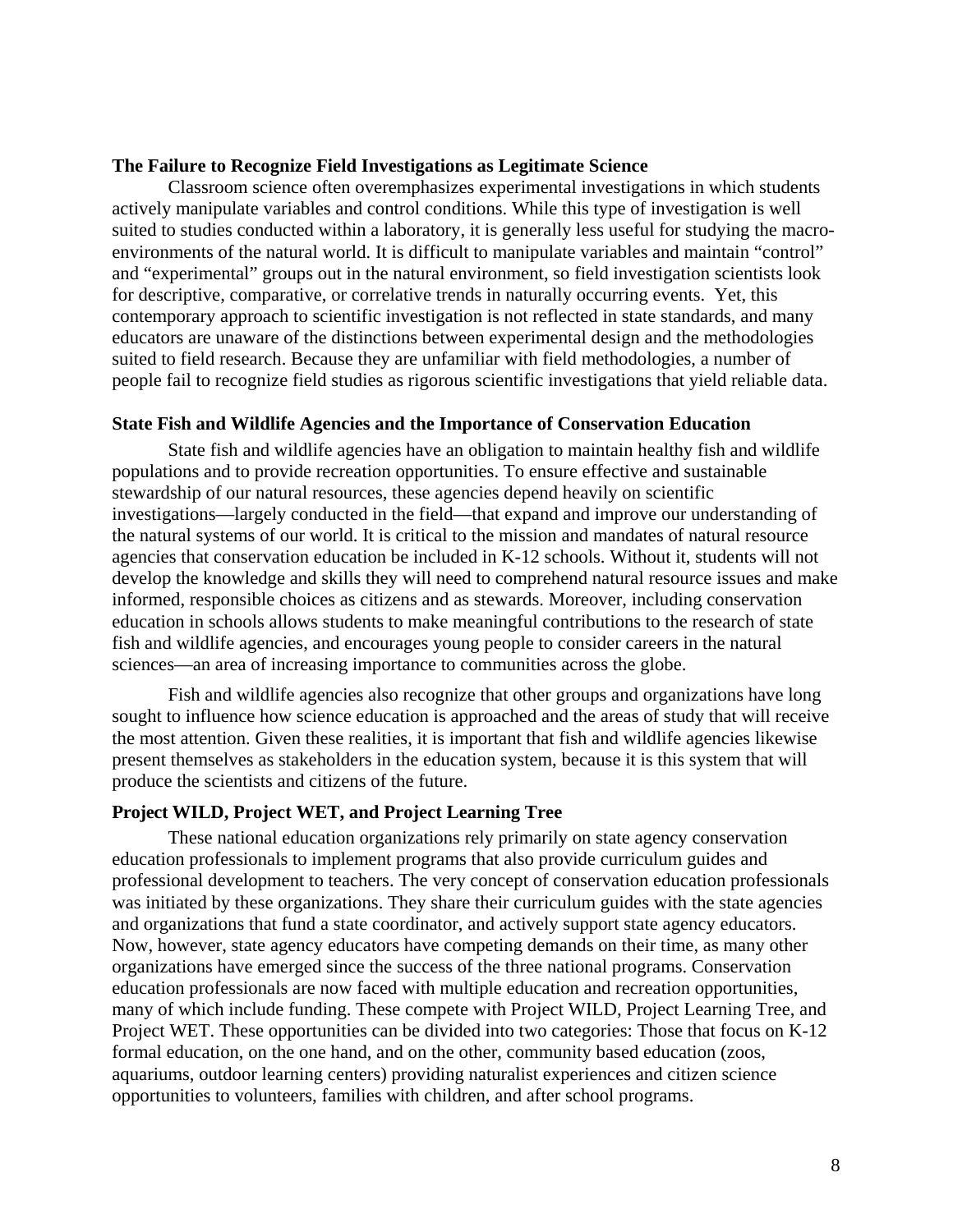#### **A Vision for Conservation Education**

Conservation education involves educating students and others about natural resources and natural resource issues. If successfully integrated into K-12 science education, it should include in-school and after-school programs and activities designed to help students develop the knowledge and skills they need to:

- Understand and actively participate in the stewardship of our natural resources.
- Appreciate that conservation and management of terrestrial and water resources are essential to sustaining fish and wildlife, the outdoor landscape, and the quality of our lives.
- Understand, accept or lawfully participate in outdoor activities including hunting, fishing, boating, wildlife watching, and other types of resource related recreation.
- Understand the need for, and actively support funding of, fish and wildlife conservation.
- Understand the value of our fish and wildlife resources as a public trust.

In order to realize this vision, conservation education professionals must work with the education, information, and communication components of their agencies to deliver the most effective education programs for K-12 education, teacher preparation, recreation, and conservation stewardship. Recommended goals for such programs include the following:

- Every K-12 student experiences fish and wildlife related outdoor education, recreation and conservation stewardship.
	- Conservation education is included at every grade level in schools throughout the U.S.
	- Every K-12 student experiences fish and wildlife related field studies outdoors.
	- Every student experiences at least two types of fish and wildlife related outdoor recreational activities.
	- Every student experiences at least two types of fish and wildlife related outdoor conservation stewardship activities.
- The teaching of conservation education and related outdoor recreational activities at every grade level is supported by schools, agencies, and tax payers.

#### **Recommendations for Transition Steps**

#### **National Level**

- 1. The Association of Fish and Wildlife Agencies adopts a K-12 education policy for field inquiry that reflects the three major field methodologies (described in Windschitl et al.) and includes the possibility for controlled experiments.
- 2. The North American Association of Environmental Education (NAAEE) adopts the field investigation methodologies as a component of their "Guidelines for Excellence."
- 3. The National Research Council (NRC) revises the National Science Education Standards (NSES) to provide explicit guidelines for field inquiry as an example of multiple inquiry methodologies.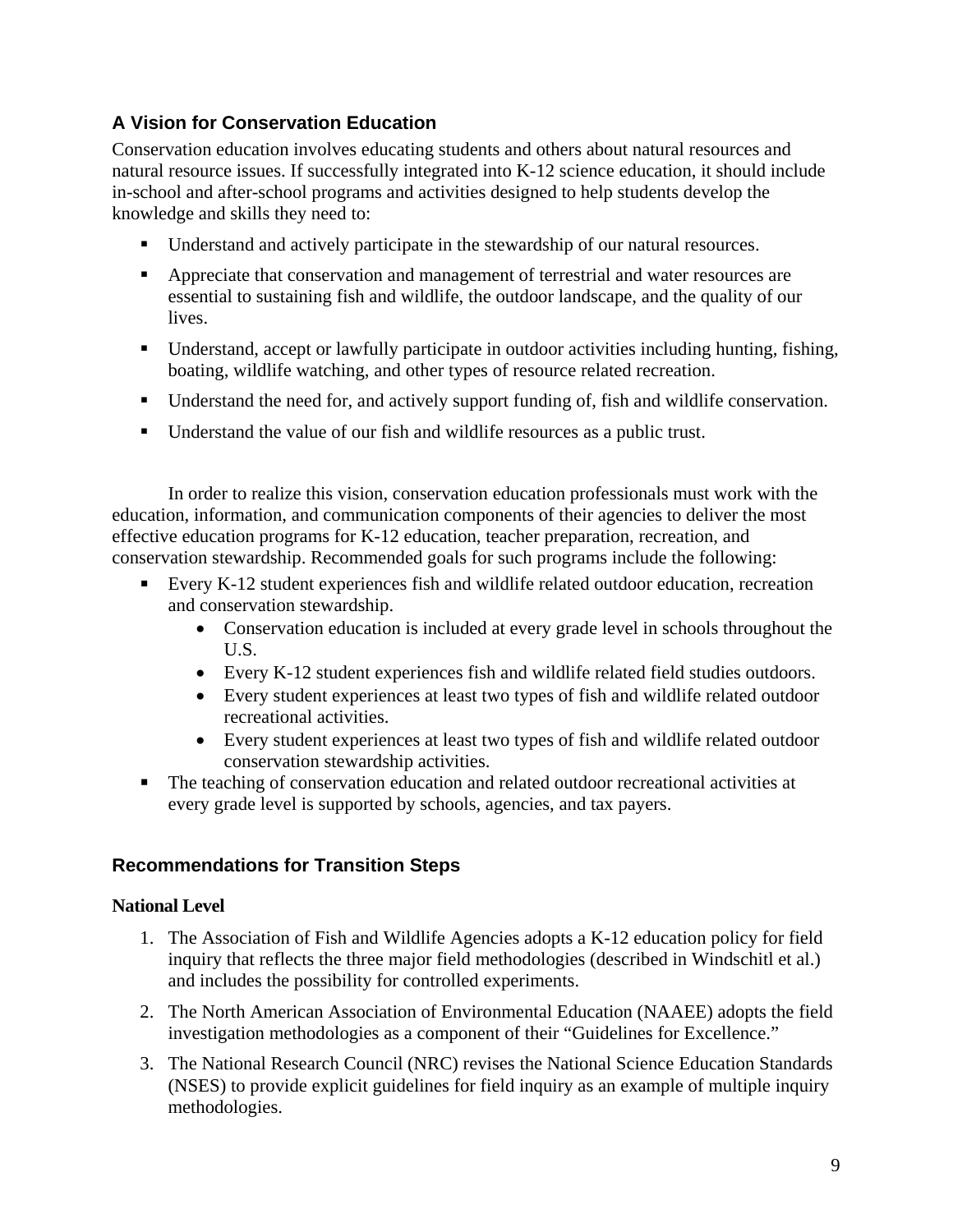4. National conservation education programs (including Project WILD, Project Learning Tree, and Project WET) explicitly reference field inquiry methodologies in their curriculum guides and demonstrate how their lessons build field inquiry skills.

#### **State Level Opportunities Assisted By Fish and Wildlife Agency Conservation Education**

#### **Professionals**

- 1. State departments of education incorporate the field inquiry methodologies into their standards with guidelines.
- 2. Fish and wildlife agency biologists, assisted by their agency conservation education professionals, provide study questions and protocols to teachers and students for outdoor field investigations that add value to agency research and management.
- 3. State fish and wildlife agency biologists develop work plan expectations that include a professional working relationship between agency scientists and agency educators. Wildlife Action Plans include the opportunity for citizen science using field investigation methodologies.
- 4. Teacher preparation colleges and universities provide teacher candidates with the methodologies and experiences to undertake fish and wildlife related studies outdoors.

#### **School and Community Level Opportunities Assisted By Fish and Wildlife Agency**

#### **Conservation Education Professionals**

- 1. Outdoor learning centers and community providers of fish and wildlife field experiences assisted by the state Fish and Wildlife agency conservation education professional use the field inquiry framework to meet AFWA and NRC's NSES recommendations for science standards.
- 2. Teachers provide fish and wildlife field experiences and teach students field inquiry methodologies.
- 3. Students contribute their field study data to fish and wildlife agency science.

#### **Necessary Resources**

Advocacy by AFWA leadership to promote the inclusion of field investigation methodologies and opportunities in K-12 education and cultivate the support of national organizations advancing the interests of fish and wildlife and sound science education in the natural resources and formal education sectors.

Representation from AFWA state directors to state formal education leadership to urge:

- Incorporation of field investigation expectations in the science inquiry standards.
- Inclusion of guidelines for multiple science investigation methodologies.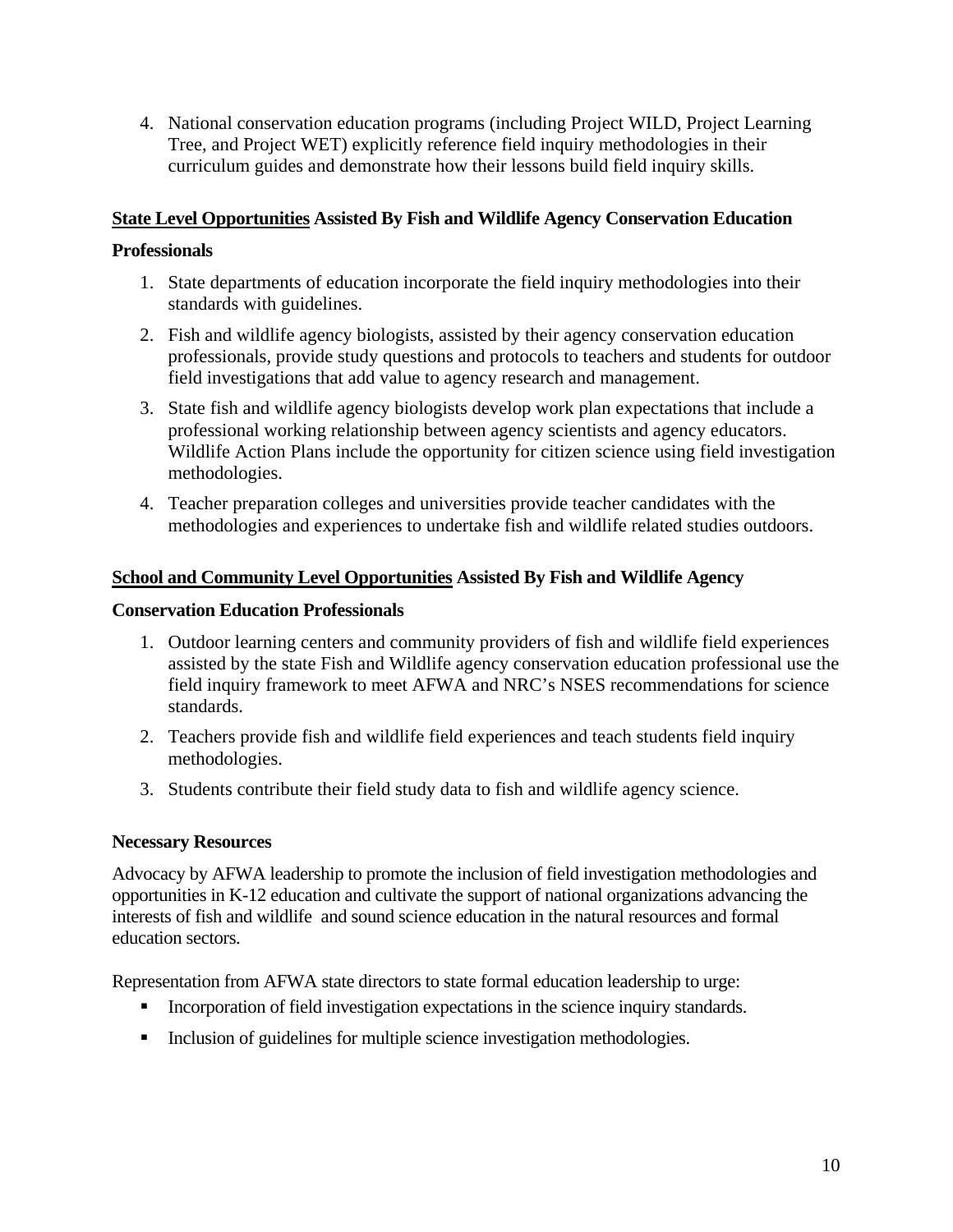#### **Conclusion:**

Conservation education allows our youth to experience the science inquiry methodologies used by fish and wildlife agency biologists to build our knowledge of the natural systems on which we all depend. This experience propels them into a lifetime of environmental inquiry in the community, teaching them to value natural resources such as fish and wildlife and encouraging them to participate in on-going interaction with the natural world via citizen science, watchable wildlife opportunities, hunting and fishing, and natural resource careers. By incorporating field inquiry/investigation recommendations into national standards, and expectations into state standards, *every* student will experience science inquiry in the outdoors—to the benefit of the student, the community, the environment, and the future.